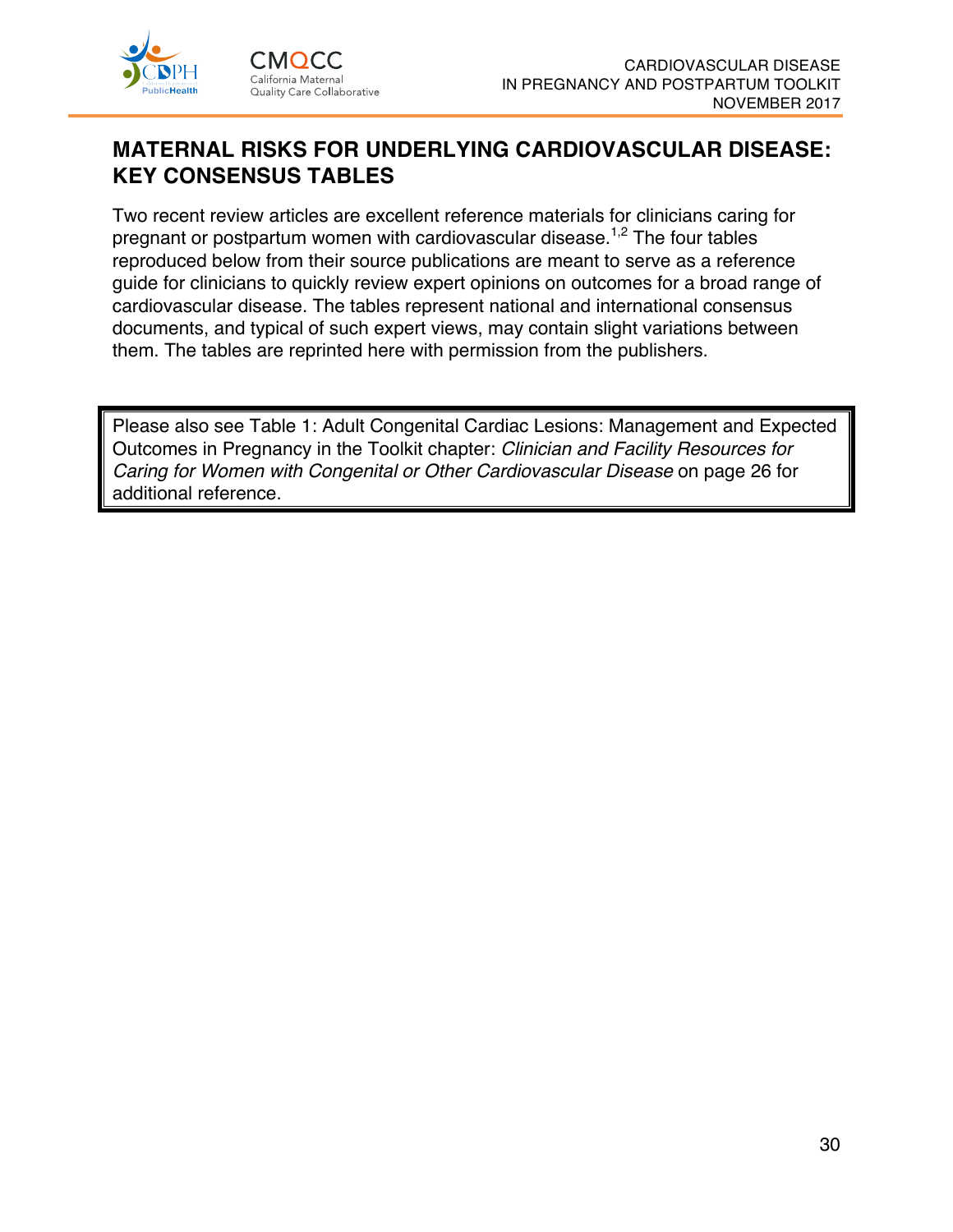

## **Table 2: Modified World Health Organization (WHO) Classification of Maternal Cardiovascular Risk: Application**

| <b>WHO Pregnancy Risk Classification</b>                                    | <b>Cardiovascular Conditions by WHO Risk</b>                     |  |  |  |
|-----------------------------------------------------------------------------|------------------------------------------------------------------|--|--|--|
| (Risk of pregnancy by medical                                               | <b>Class</b>                                                     |  |  |  |
| condition)                                                                  |                                                                  |  |  |  |
| <b>WHO Risk Class I</b>                                                     | Uncomplicated, small or mild<br>$\bullet$                        |  |  |  |
| No detectable increased risk of maternal                                    | Pulmonary stenosis<br>$\circ$                                    |  |  |  |
| mortality and no or mild increase in                                        | Patient ductus arteriosus<br>$\Omega$                            |  |  |  |
| morbidity.                                                                  | Mitral valve prolapse<br>$\circ$                                 |  |  |  |
|                                                                             | Successfully repaired simple lesions (atrial or<br>$\bullet$     |  |  |  |
|                                                                             | ventricular septal defect, patent ductus arteriosus,             |  |  |  |
|                                                                             | anomalous pulmonary venous drainage).                            |  |  |  |
|                                                                             | Atrial or ventricular ectopic beats, isolated<br>$\bullet$       |  |  |  |
| WHO Risk Class II (If otherwise well and                                    | Unoperated atrial or ventricular septal defect<br>$\bullet$      |  |  |  |
| uncomplicated)                                                              | Repaired tetralogy of Fallot<br>$\bullet$                        |  |  |  |
| Small increased risk of maternal mortality or                               | Most arrhythmias<br>$\bullet$                                    |  |  |  |
| moderate increase in morbidity.                                             |                                                                  |  |  |  |
| WHO Risk Class II or III (Depending on                                      | Mild left ventricular impairment<br>$\bullet$                    |  |  |  |
| individual)                                                                 | Hypertrophic cardiomyopathy<br>$\bullet$                         |  |  |  |
| Risk as indicated in Class II (above) or                                    | Native or tissue valvular heart disease not<br>$\bullet$         |  |  |  |
| Class III (below).                                                          | considered WHO I or IV                                           |  |  |  |
|                                                                             | Marfan syndrome without aortic dilatation<br>$\bullet$           |  |  |  |
|                                                                             | Aorta <45 mm in aortic disease associated with<br>$\bullet$      |  |  |  |
|                                                                             | bicuspid aortic valve                                            |  |  |  |
|                                                                             | <b>Repaired Coarctation</b><br>$\bullet$                         |  |  |  |
| <b>WHO Risk Class III</b>                                                   | Mechanical valve<br>$\bullet$                                    |  |  |  |
| Significantly increased risk of maternal                                    | Systemic right ventricle<br>$\bullet$                            |  |  |  |
| mortality or severe morbidity. Expert                                       | Fontan circulation<br>$\bullet$                                  |  |  |  |
| counseling required. If pregnancy is decided                                | Cyanotic heart disease (unrepaired)<br>$\bullet$                 |  |  |  |
| upon, intensive specialist cardiac and                                      | Other complex congenital heart disease<br>$\bullet$              |  |  |  |
| obstetric monitoring needed throughout                                      | Aortic dilatation 40-45 mm in Marfan Syndrome<br>$\bullet$       |  |  |  |
| pregnancy, childbirth and the puerperium.                                   | Aortic dilatation 45-50 mm in aortic disease<br>$\bullet$        |  |  |  |
|                                                                             | associated with bicuspid aortic valve                            |  |  |  |
| <b>WHO Risk Class IV (Pregnancy</b>                                         | Pulmonary arterial hypertension of any cause<br>$\bullet$        |  |  |  |
| contraindicated)                                                            | Severe systemic ventricular dysfunction (LVEF<br>$\bullet$       |  |  |  |
| Extremely high risk of maternal mortality or                                | <30%, NYHA III-IV)*                                              |  |  |  |
| severe morbidity; pregnancy                                                 | Previous peripartum cardiomyopathy with any<br>$\bullet$         |  |  |  |
| contraindicated. If pregnancy occurs<br>termination should be discussed. If | residual impairment of left ventricular function                 |  |  |  |
| pregnancy continues, care as for class III.                                 | Severe symptomatic mitral or aortic stenosis<br>$\bullet$        |  |  |  |
|                                                                             | Marfan syndrome with aorta dilated >45 mm<br>$\bullet$           |  |  |  |
|                                                                             | Aortic dilation >50 mm in aortic disease associated<br>$\bullet$ |  |  |  |
|                                                                             | with bicuspid aortic valve                                       |  |  |  |
|                                                                             | Native severe Coarctation<br>$\bullet$                           |  |  |  |

\*LVEF = left ventricular ejection fraction; NYHA = New York Heart Association

Table 2 reprinted here with permission from Regitz-Zagrosek V, Blomstrom Lundqvist C, Borghi C, et al. ESC Guidelines on the management of cardiovascular diseases during pregnancy: The task force on the management of cardiovascular diseases during pregnancy of the European Society of Cardiology (ESC). *European Heart Journal.* 2011;32(24):3147-3197.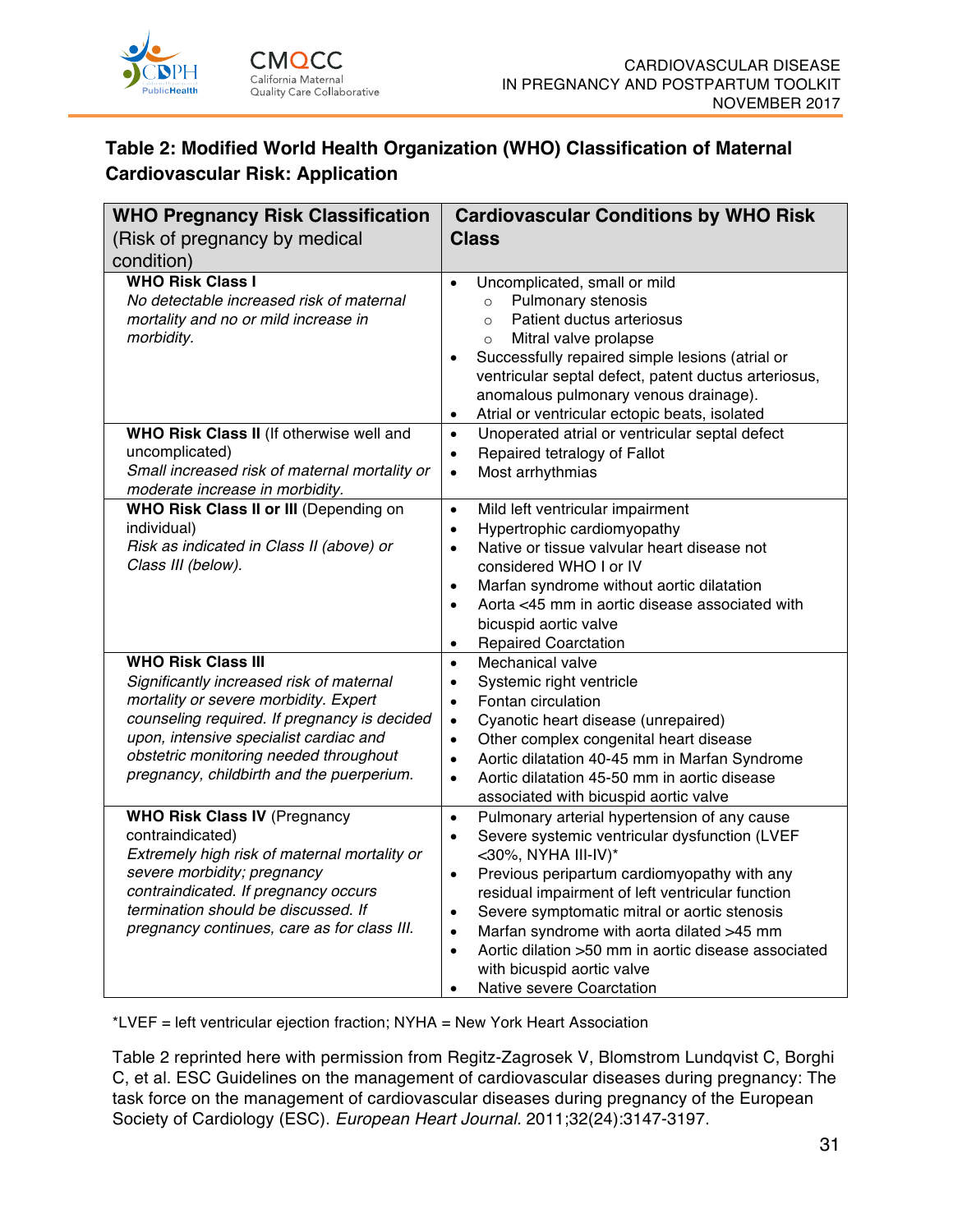

### **Table 3: Predictors of Major Cardiac Event in Pregnant Patients with Heart Disease\***

| <b>Predictor</b>                                                                                                                                                                                                                                                 | <b>Odds Ratio</b> | 95%<br><b>Confidence</b><br><b>Interval</b> | P value |
|------------------------------------------------------------------------------------------------------------------------------------------------------------------------------------------------------------------------------------------------------------------|-------------------|---------------------------------------------|---------|
| Prior cardiac event or arrhythmia<br>Heart failure                                                                                                                                                                                                               | 6                 | $(3-14)$                                    | < 0.001 |
| Transient ischemic attack<br>Stroke before pregnancy<br>$\bullet$                                                                                                                                                                                                |                   |                                             |         |
| <b>New York Heart Association class</b><br>greater than II or cyanosis                                                                                                                                                                                           | 6                 | $(2-22)$                                    | .009    |
| Left heart obstruction<br>Mitral valve area less than $2 \text{ cm}^2$<br>$\bullet$<br>Aortic valve area less than 1.5<br>$\bullet$<br>cm <sup>2</sup><br>Peak left vertical outflow tract<br>$\bullet$<br>gradient greater than 30 mm Hg<br>by echocardiography | 6                 | (3-14)                                      | < 0.001 |
| <b>Systemic ventricular dysfunction</b><br>Ejection fraction less than 40%                                                                                                                                                                                       | 11                | (4-34)                                      | < 0.001 |

\*Major cardiac event=pulmonary edema, arrhythmia requiring treatment, stroke, cardiac arrest, cardiac death; 0 predictor =  $5\%$  risk; one predictor =  $27\%$  risk; two or more predictors =  $75\%$  risk.

Table 3 reprinted here with permission from: Simpson LL. Maternal cardiac disease: Update for the clinician. *Obstetrics and Gynecology.* 2012;119(2 Pt 1):345-359. Data originally from Sui SC, Sermer M, Colman JM, Alvarez AN, Mercier LA, Morton BC, et al. Prospective multicenter study of pregnancy outcomes in women with heart disease. *Circulation* 2001; 104:515-21. Please contact Wolters Kluwer to re-use this content (http://journals.lww.com/greenjournal/Abstract/2012/02000/Maternal\_Cardiac\_Disease\_ Update for the Clinician.21.aspx)